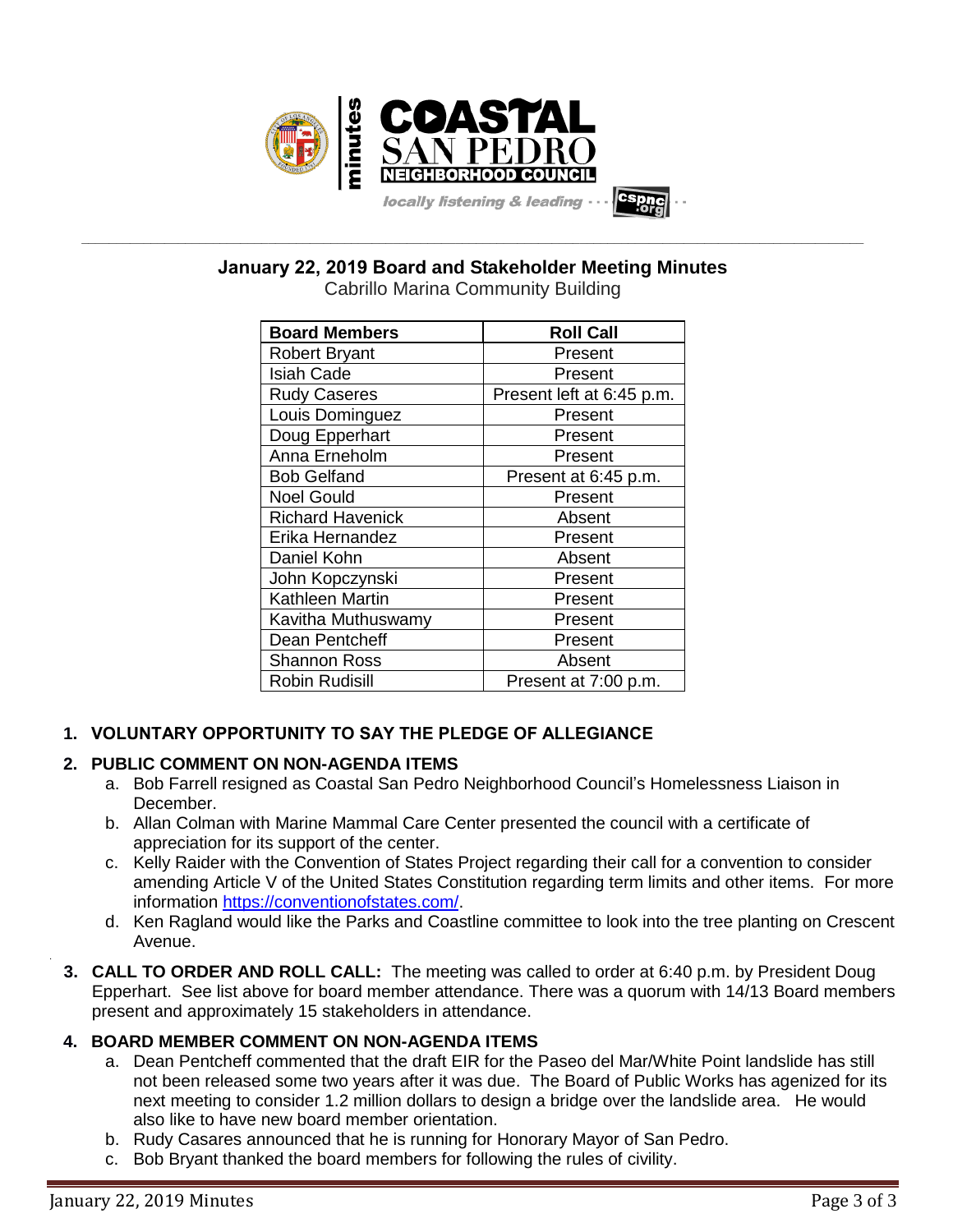- d. Kathleen Martin announced the Los Angeles Homeless Services Authority's annual homeless count for the harbor area will take place on January 22, 23, and 24.
- e. Louis Dominguez commented about trees planted  $30<sup>th</sup>$  street about a year and a half ago the agreement was that they would maintain the trees for the first 3 years – but they have not been watered or maintained.
- **5. APPROVAL OF PRIOR MEETING MINUTES** December 17, 2018 meeting minutes approved as presented without objection.

#### **6. REPORTS FROM GOVERNMENT AGENCY REPRESENTATIVES**

- a. **LAPD** Senior Lead Officer Winter
	- i. Gave a brief overview of crime statistics for the area
	- ii. Officer Winter answered questions from the board and stakeholders
- b. **Port of Los Angeles Police** Officer Morales
	- i. Gave a brief overview of crime statistics for the port area.
	- ii. Officer Morales answered questions from the board and stakeholders.

#### **7. PRESENTATION FROM LOS ANGELES COUNTY SANITATION DISTRICT ON THE CLEARWATER PROJECT** – Glen Acosta and Basil Hewitt

- a. Mr. Acosta displayed a short video overview of the project.
- b. The project will take approximately 7 years to complete.
- c. It will start at the Joint Water Treatment Plant in Carson and end at Royal Palms Beach in San Pedro.
- d. They will be doing outreach to local schools.
- e. For more information visit <https://clearwater.lacsd.org/> and <https://www.facebook.com/ClearwaterProjectLA/>
- f. Mr. Acosta and Mr. Hewitt answered questions from the board and stakeholders.

#### **8. MOTION TO SEND A LETTER OF SUPPORT TO "RECLAIM OUR SCHOOLS LA – Give Kids a Chance"** – Item not considered

*Resolved,* the Coastal San Pedro Neighborhood Council shall submit the following letter to "Reclaim Our Schools LA — Give Kids A Chance".

To: Reclaim Our Schools LA – Give Kids A Chance

CC: Los Angeles Unified School District (LAUSD), United Teachers of Los Angeles (UTLA), and City of Los Angeles

On behalf of the Coastal San Pedro Neighborhood Council (NC), we stand in support of Reclaim Our Schools LA's Give Kids A Chance education platform that promotes the need for investing in teachers, community schools, parents, and most importantly our students within LAUSD. Reclaim Our Schools LA is a coalition of parents, educators, students, and community members working to improve access and advance opportunities in public education for all students, so they thrive in the classroom, in their communities, and beyond.

The Coastal San Pedro Neighborhood Council is located in Los Angeles. As a neighborhood council we see an unprecedented wave of teacher activism that is sweeping the nation. Parents, teachers, students and the community are fighting for a better future for our students.

We stand with our teachers' union, UTLA, in calling for a real investment in our neighborhood public schools, so that all students have an equal opportunity. Furthermore, the Coastal San Pedro Neighborhood Council support educators raising their voices and people of good conscience forming alliances to make real changes for our public schools.

Below are key community demands that parents, teachers, and public education stakeholders are supporting as part of Reclaim Our Schools LA – Give Kids A Chance platform:

- **Fund Our Schools**: California is the richest state in the nation yet ranks 43 out of 50 among the states in per-pupil funding. LAUSD must fight at the local, state, and national level to increase funding to \$20,000 per student by the year 2020.
- **Reduce Class Size**: Students have a better chance to succeed with smaller classes. LAUSD must stop ignoring the rules that protect students from huge classes sizes.
- **Invest in Community Schools:** LAUSD must invest in the Community Schools model, with increased parent engagement, broadened curriculum, and wrap-around services.
- **Fair Wages Now**: LAUSD must offer teachers a fair wage increase. LA's high cost of living is causing a teacher shortage that hurts students and teachers.
- **Charter School Oversight** LAUSD must regulate charter school growth and charter school co-locations on neighborhood school campuses. An unchecked expansion of charter schools drains millions away from our neighborhood schools.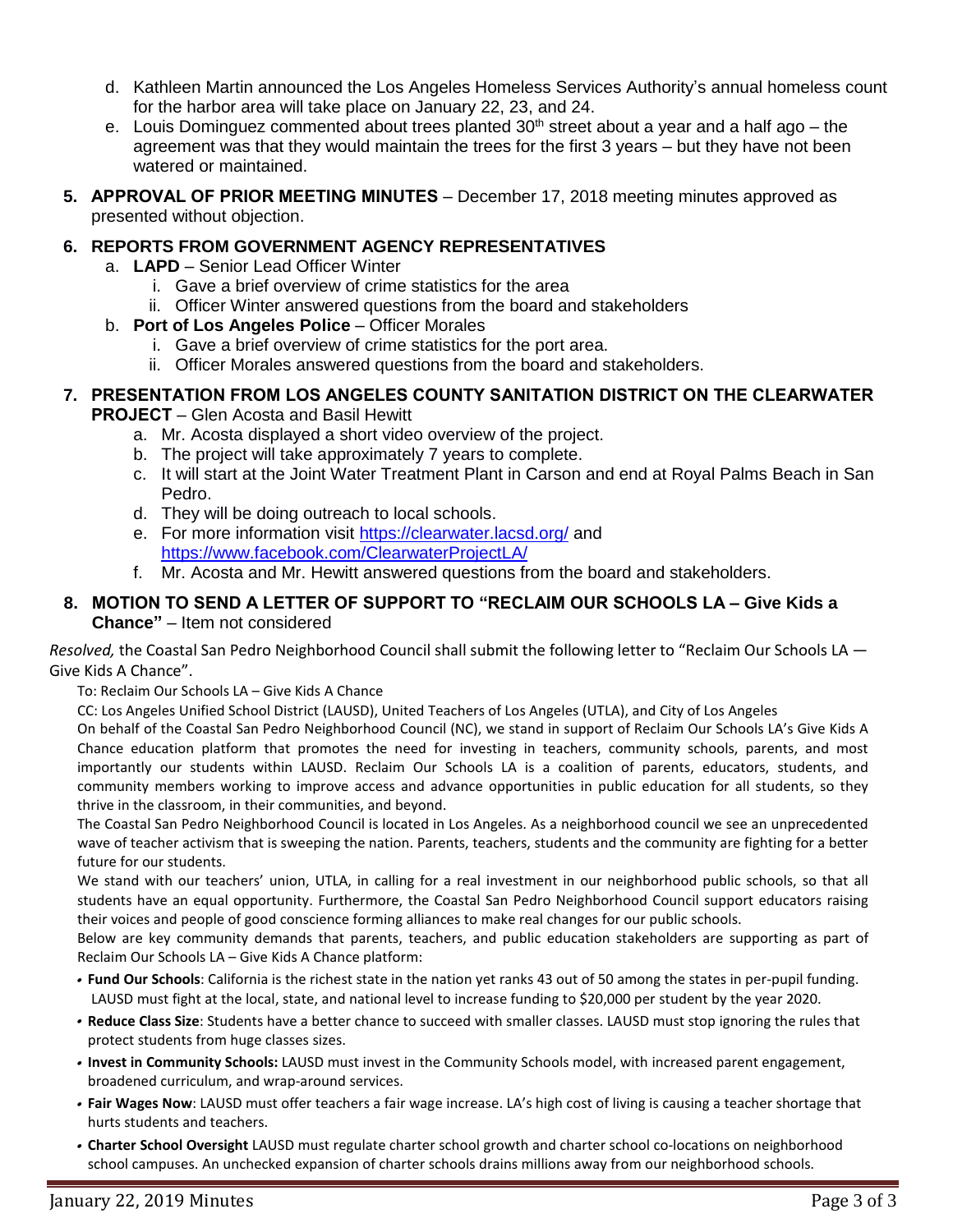- **Support Students and Families** Supporting immigrant rights, ending racial profiling in searches, and increasing green space can create a better learning environment for all students.
- **Improve School Safety** LAUSD should fund staffing and school safety plans so that our students have real access to counselors, school psychologists, and nurses.
- **Less Testing and More Teaching** LAUSD must increase educator discretion in testing. Let's limit unnecessary standardized testing that reduces critical instructional time.

As the Coastal San Pedro Neighborhood Council, we look forward to seeing positive outcomes with the bargaining process as well as the above mentioned implemented in the coming years so that our students succeed, teachers have resources, and parents have the schools LA students deserve.

Thank you.

#### **9. MOTION TO SUBMIT COMMENTS TO THE PORT OF LOS ANGELES ON THE "DRAFT 2018 FEASIBILITY ASSESSMENT FOR DRAYAGE TRUCKS"**

*Resolved,* the Coastal San Pedro Neighborhood Council shall submit the following letter to the Port of Los Angeles as a comment to the "Draft 2018 Feasibility Assessment for Drayage Trucks" *and*

#### *Be it further resolved, the Coastal San Pedro Neighborhood Council requests a minimum of a 60 day extension to the comment period.*

Port of Los Angeles Chris Cannon, Director Environmental Management P. O. Box 151 San Pedro CA 90733-0151 caap@cleanairactionplan.org

Subject: Draft 2018 Feasibility Assessment for Drayage Trucks Comments Submittal

To whom it may concern,

The policy and investment likely to result from the Ports' Truck Feasibility Assessment will greatly influence policy decisions and investments throughout the US and even beyond by driving economies of scale, market dynamics, and advancing technological capability. I thank you greatly for requesting Comments and note that the current Draft Feasibility Assessment is based on static parameters which will drive planning limited to specific technologies and economics that may prove illadvised as engineering advancements and changes in fuel and infrastructure costs and availability evolve.

The Study must provide evaluations of multiple scenarios for phased implementations of different fuel technologies, even simultaneously in varying mixes, and must not focus on limited implementation models, such as the current 11,000 Broadly Applicable Truck population.

The costs modeled in the Study must be considered variable due to evolving economic conditions and not limited to single scenario calculations such as the Total Cost of Ownership based on 12 years, fixed costs of fuels and batteries, hydrogen production, and electric utility rates.

The work of the Study must continue as an uninterrupted, on-going effort to update affected sections as technology advances and economic forecasts change. The Study must be considered a dynamic and living document with revisions to be issued with the quarterly Clean Air Action Plan updates, next planned for 1st Quarter 2019.

Please also consider the concern that, as trucks are the greatest contributor to Greenhouse Gas emissions at the Port of Los Angeles and a top contributor at Long Beach, the production, storage, and transfer of natural gas releases methane, a significant and long-lasting Greenhouse Gas. Any calculations of the benefit resulting from reduction in tail pipe emissions from Natural Gas fuel technologies must be revised to include consideration of the increased methane release, estimated at between two and three percent of natural gas consumed.

Please consider the following four examples as potential efforts to broaden the evaluation to multiple Assessment scenarios as suggested above which could be performed through pro- forma spreadsheet software:

- 1) Model varying quantities of truck fuel technology platforms among the fleet of frequent and infrequent truck populations. Among the complete fleet of trucks, evaluation of discreet quantities by technology type provides broader perspective with different numeric outcomes through varying the quantities in each fuel-technology platform. Cost projections must be modeled based on the multiple fuel technology mix scenarios.
- 2) Provide varying time period projections for Total Cost of Ownership allowing for different financing and capital expense strategies and planning.
- 3) Calculate cost outcomes based on multiple scenarios as the costs associated with each fuel technology and infrastructure is likely to vary and are subject to changes. For example, the electricity charge estimated for Department of Water and Power may be reduced substantially based on an Electric Vehicle rate, the cost of Natural Gas may rise substantially, and advancements in hydrogen production will drastically reduce the cost of fuel cell power.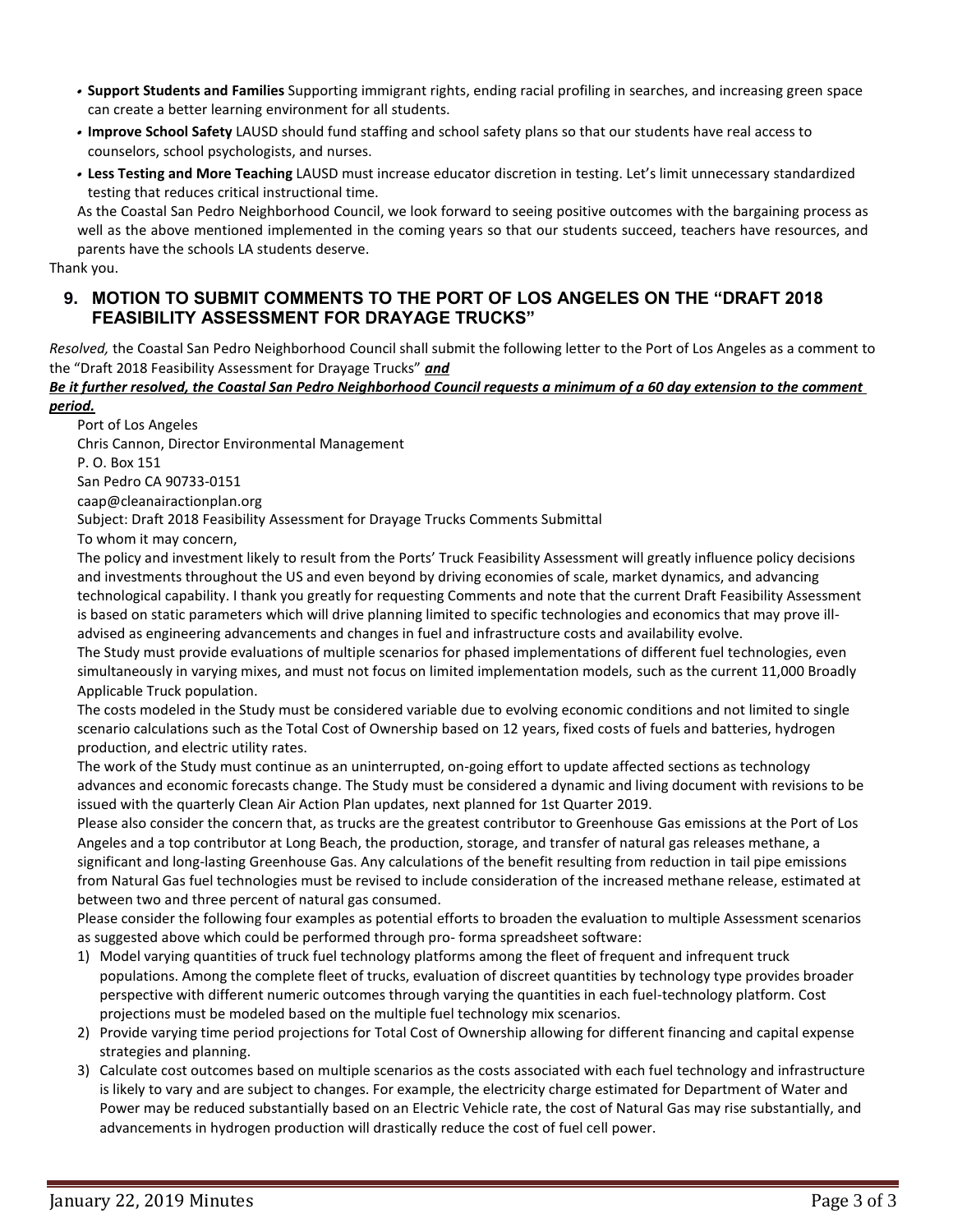4) Evaluation must be included of the potential impacts from a marginal container fee to fund California State Ports' leadership in the transition to cleaner technology, which may greatly affect Total Cost of Ownership through increased incentives and subsidies possible through a shipping fee implemented state-wide.

We request your consideration of and response to the above recommendations.

Thank you.

## **Motion** by **Bob Gelfand** to amend the motion to add *Be it further resolved, the Coastal San Pedro Neighborhood Council requests a minimum of a 60 day extension to the comment period*, second by **Robin Rudisill**, passed with 11 yes (Bryant, Dominguez, Epprhart, Erneholm,

Gelfand, Gould, Kopczynski, Martin, Muthuswamy, Pentcheff, and Rudisill), 0 no, and 2 abstentions (Cade and Hernandez), and 1 left meeting early (Caseres).

**Motion** by **Dean Pentcheff** to approve the motion as amended, second by **Bob Gelfand**, passed with 10 yes (Dominguez, Epprhart, Erneholm, Gelfand, Gould, Kopczynski, Martin, Muthuswamy, Pentcheff, and Rudisill), 0 no, and 3 abstentions (Bryant, Cade, and Hernandez), and 1 left meeting early (Caseres).

# **10. COMMITTEE REPORTS**

- a. Budget & Finance Committee Chair Bob Bryant
	- i. Have received six Neighborhood Purpose Grant applications for the second round.
- b. Communications Committee Chair Shannon Ross Not present
- c. Emergency Preparedness and Public Safety Committee Chair Bob Gelfand
	- i. The Emergency Preparedness fair/expo has been postponed to next fiscal year.
	- ii. They had a representative from Lime Scooters at the last meeting.
	- iii. They will be working on a plan for this and other neighborhood council's to do emergency preparedness outreach to their communities.
- d. Parks and Coastline Committee Chair Noel Gould No new information
- e. Environment and Sustainability Committee Chair Anna Erneholm No new information
- f. Rules & Bylaws Chair Dean Pentcheff No new information
- g. Homelessness Committee Chair Kathleen Martin No new information
- h. Port Committee Chair Louis Dominguez No new information
- i. Planning and Transportation Chair Robin Rudisill
	- i. They held a joint planning and land use committee meeting with Central and Northwest San Pedro Neighborhood Councils at which they discussed the reworking of the I47 on/off ramps and the Rancho San Pedro housing redevelopment project.
	- ii. Ms. Rudisill and board member Noel Gould gave an update on the 1305/1307 Paseo del Mar projects. They attended the hearing of the area planning commission.
- **11. TRESURER'S REPORT** Louis Dominguez, Treasurer No new information

# *Budget and Finance (Consent Calendar)*

# **12. APPROVAL OF MONTHLY EXPENDITURE REPORTS FOR DECEMBER 2018.**

**13. APPROVAL OF MONTHLY EXPENSES, INCLUDING APPROVAL OF TREASURER'S PAYMENT OF ALL RECURRING NEIGHBORHOOD COUNCIL EXPENSES INCLUDING (BUT NOT LIMITED TO) LLOYD STAFFING, THE MAILROOM, ANGELS GATE CULTURAL CENTER MEETING EXPENSES, VENDOR(S) FOR MEETING REFRESHMENTS, AND OFFICE SUPPLIES** –

# **14. APPROVAL OF RATES AND SERVICES AGREEMENT WITH ANDREW MENZIES**

*Resolved,* the Coastal San Pedro Neighborhood Council adopts the following rates and services agreement with Andrew Menzies

# **15. APPROVAL OF FUNDING REQUESTS RECEIVED FROM COMMITTEES** – None

Motion by **Louis Dominguez** to approve the consent calendar as presented, second by **Noel Gould**, passed with 13 yes (Bryant, Cade, Dominguez, Epprhart, Erneholm, Gelfand, Gould, Hernandez, Kopczynski, Martin, Muthuswamy, Pentcheff, and Rudisill), 0 no, and 0 abstention, and 1 left meeting early (Caseres).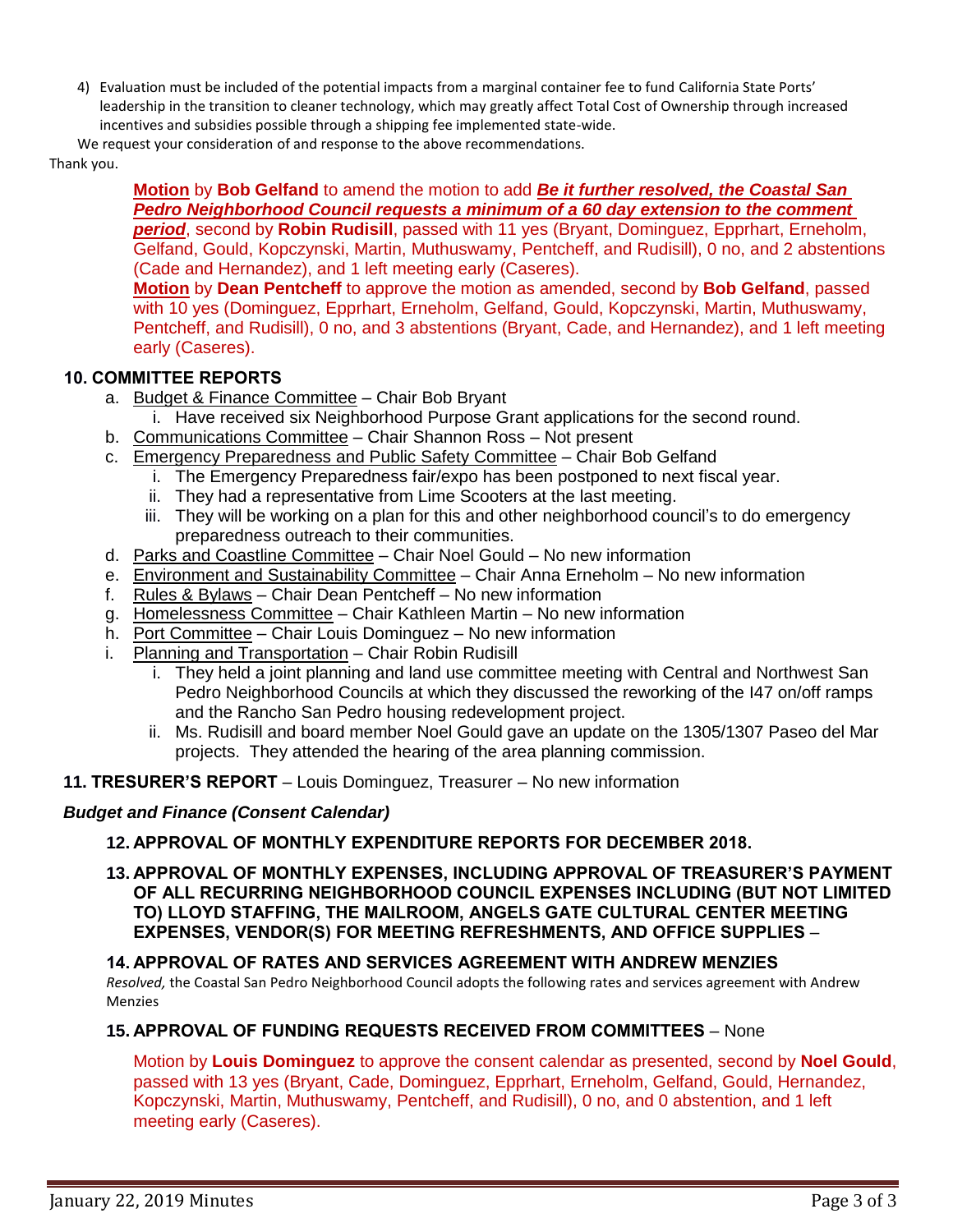- **16. APPOINTMENTS OF COMMITTEE OFFICERS, COMMITTEE MEMBERS, AND OTHER BOARD REPRESENTATIVES** – Kathleen Martin and Allen Frans appointed to Planning and Transportation Committee.
- **17. ANNOUNCEMENTS** Dean Pentcheff commented that the council's bylaws have been changed by the City Council and the age limit for board members, and to vote in a neighborhood council elections, is now 16 years old.

### **18. PUBLIC COMMENT ON NON-AGENDA ITEMS** – None

**19. ADJOURNMENT**:The meeting was adjourned at 7:50 pm. The next regular meeting is Tuesday, February 19, 2019 (please note date change due to holiday).

Respectfully submitted, Sheryl Akerblom for the Coastal San Pedro Neighborhood Council